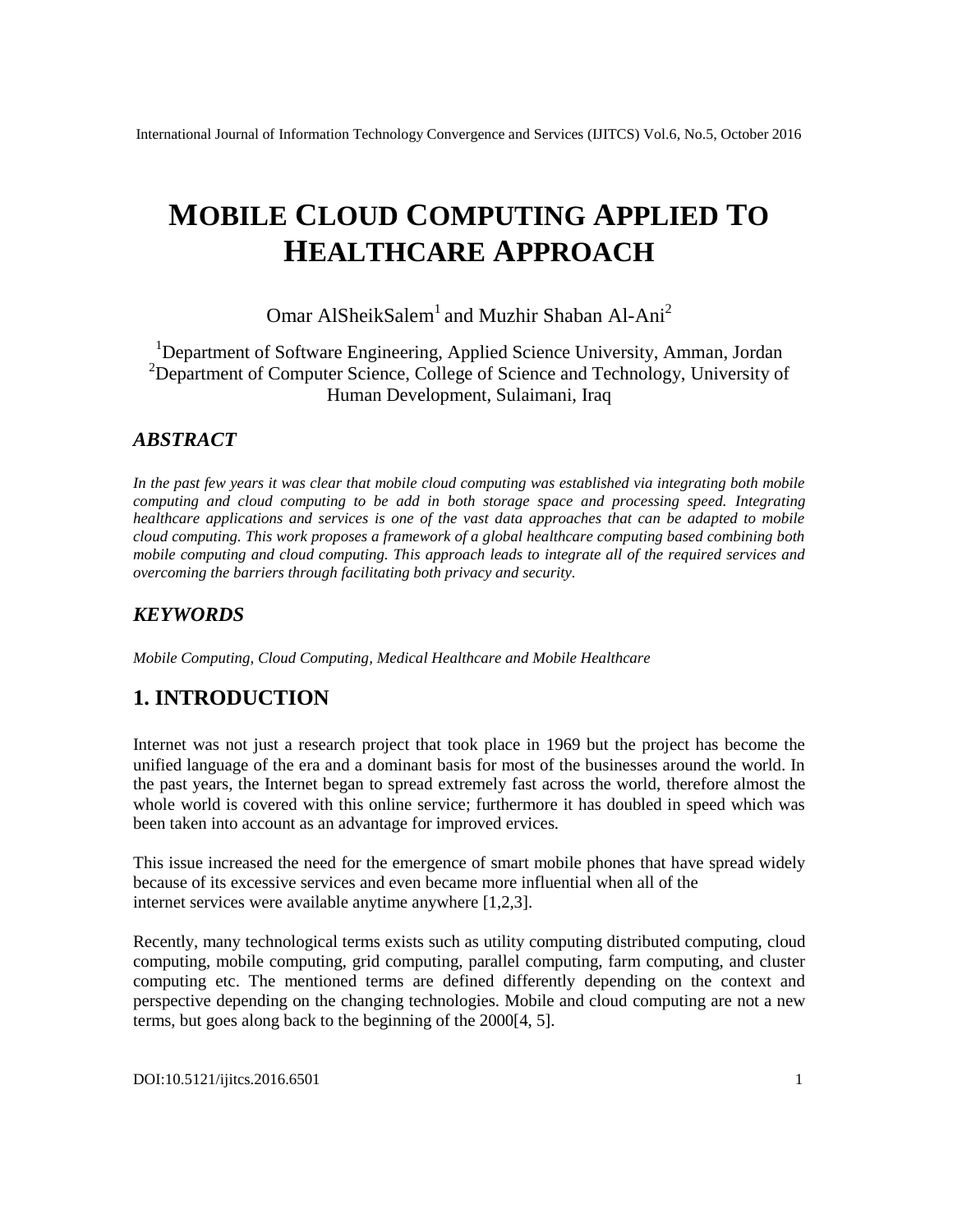Smart phone devices and portable devices provides services that have been deployed in various fields of human lives including trading, commerce, smart home, healthcare, military, industry, education, public service etc. Currently, a smart phone device is not just a tool for communication, but it evolved to become an essential tool for many aspects in human lives [6, 7, 8].

# **2. MOBILE, CLOUD AND HEALTHCARE COMPUTING**

**Cloud computing** is a new aspect of computing which change the understanding of mathematical computing based on personal computers or super computers to new aspect of computing that changes the concept of traditional computing (personal computers or super computers) to a cloud of computers or servers. In relation to cloud computing, the user has nothing to do with the service that he wants to deal with and how they work or the way they are constructed, but what the user is required to understand is to request the service and how to get to that type of service. Services provided by the cloud are not imited to the use of web applications only, but also it can be the tasks of IT management including the request of systems or a specific web appliance etc. [9, 10, 11].

Mobile data communication has become a very important technology as users are allowed to transmit and receive data from point to point remotely anytime anywhere. This offers a main solution to the biggest problem of business people on the movement from one place to another. Mobile Computing concentrate more computing power in a small device. Mobile computing is a novel evolving technology that permits the transmission of images, data, animation, voice, and video through a mobile device or through any other device which is wireless enabled with no need to be connected to a fixed physical link, which enables users to do anything anytime and anywhere [12,13].

Years ago the industries are busy in manufacturing electronic devices and many of these devices are that concerned with medical electronic and digital devices and systems. Healthcare is the science that is related to the ability of improving human's health through the right diagnosis, then treatment, or prevention of illness, injuries, and diseases.. Healthcare Computing is a new aspect of using the advanced in computing to serve the Healthcare and patientcare services. The transition of traditional healthcare services are passed via many steps to be automated electronically. Healthcare computing including healthcare, patientcare, homecare, medical care, health information system, mobile computing, e-health, telemedicine and telehealth ... etc. [14, 15, 16, 17]

## **3. RELATED WORK**

Cloud and mobile computing are two new fields established in the last few years so most of the related works are published during these years and below some of these works.

Pragya Gupta and Sudha Gupta (2012) explained that smart phone and portable devices enable the user to have access to services in need anytime, anywhere. In addition they studied mobile cloud computing which integrates cloud computing with the environment of mobile technology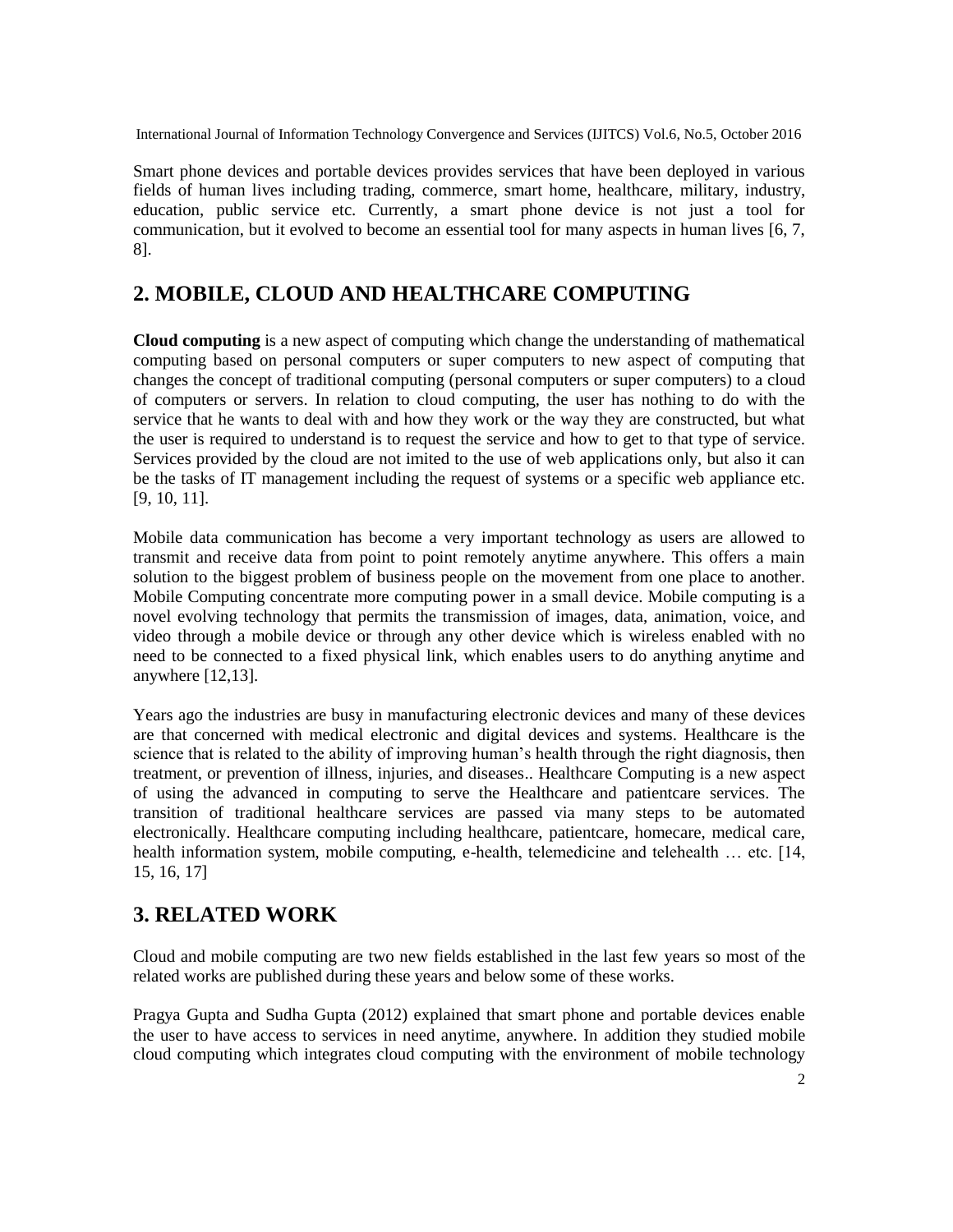and to overcome the barriers in relation to performance including bandwidth, storage space, battery consumption, and environment including, scalability, availability, heterogeneity and afterwards security including privacy and reliability [18].

Weiwen Zhang1, Yonggang Wen, and Dapeng Oliver Wu (2013), proposed the policy of scheduling for a collaborative execution on to mobile cloud computing. Regarding the execution, a mobile application is either executed on the mobile device itself or offloaded onto the cloud side. The goal of the design is to reduce the battery power energy consumed

by mobile devices, to meet the time deadline if any [19].

C Shravanthi, H S Guruprasad, (2014) presented a questionnaire on the applications of mobile cloud computing applications, in addition to that the study presented the challenges, the current solutions and some ways to overcome such challenges facing mobile cloud computing. It was stated that mobile cloud computing is the integration of cloud computing into the environment of the mobile technology and the overcome of the challenges related to security, environment, and performance [20].

Zhou, Amir Vahid Dastjerdi, Rodrigo N. Calheiros, Satish Narayana Srirama, and Rajkumar Buyya, (2015) proposed an MCC offloading system prototype which takes into consideration various resources of the cloud including public clouds, mobile ad-hoc network, and cloudlet in order to offer an adaptive MCC service(s). The study proposed an algorithm of context-aware offloading decision intending of providing a code offloading decision(s) at runtime on to the process of selecting a wireless medium and of which prospective resources of the cloud, because the offloading location is based on the device's context [21].

Sheren A. El-Booz, Gamal Attiya and Nawal El-Fishawy (2016) This study proposed a system that improves the level of authentication level in security through the use of two techniques of authentication; time-based one-time password (TOTP) for the verification of the users of the cloud and the automatic blocker protocol (ABP) in order to protect the system from the intrusion of an unauthorized third party auditor. The study reveals an experimental results of how efficient and effective is the proposed system once shared data integrity is audited [22].

# **4. HEALTHCARE MOBILE CLOUD COMPUTING (HMCC) APPROACH**

Healthcare services are created by the combination of all medical care services including doctors, hospitals, laboratories, pharmacies, and other support items. These services have been advancing step by step starting from traditional healthcare till cloud healthcare. Cloud computing and services are the future services that are not discovered till now as shown in figure (1).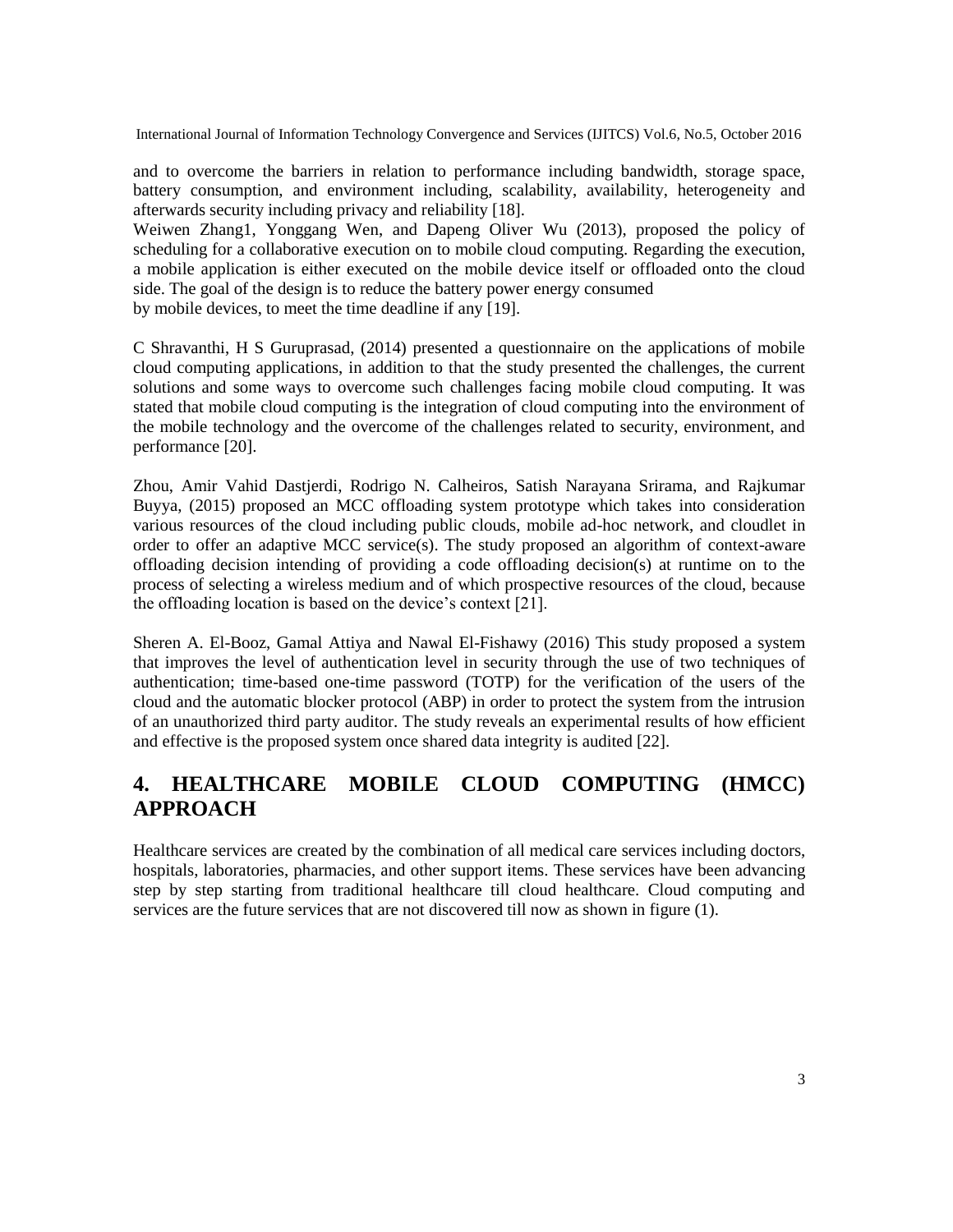

Figure (1) Developing of healthcare services

The integration of cloud and mobile computing lead to an extensive flexibility of accessibility of services. One of the major issues is integrating the healthcare services in addition to that the integration of mobile and cloud computing as presented in figure (2).



Figure (2) Integration of healthcare, mobile, and cloud computing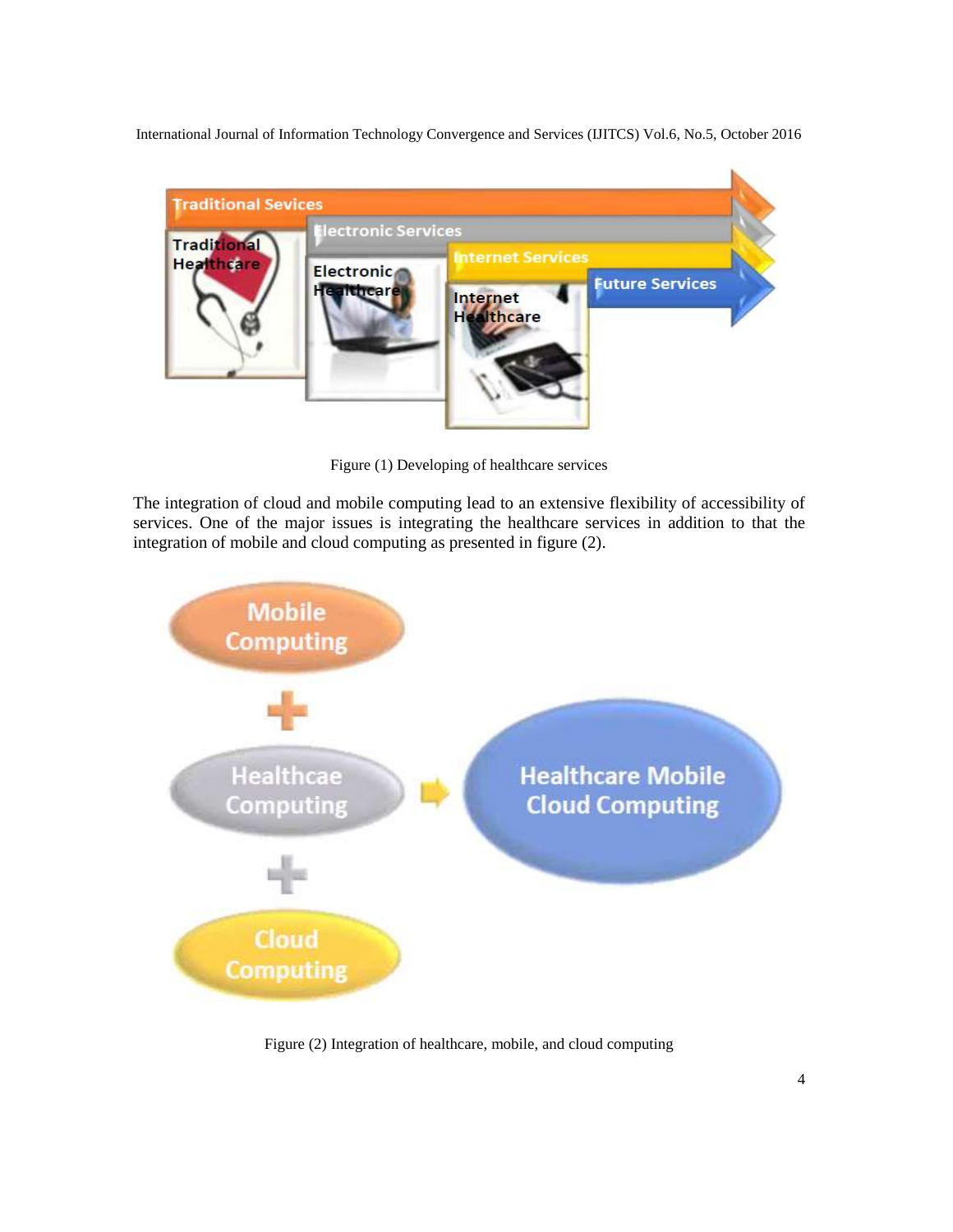The structure of healthcare, mobile, and cloud computing approach began by combining all wireless devices with the Internet via wireless service provider in which is connected to the cloud service provider that offers all requested applications as shown in figure (3). In this structure the user can access his/her healthcare demands applications via his/her mobile device(s) anywhere anytime then he/she can get his/her request using a web browser. The ability to process and store data is relocated from mobile devices to an influential and centralized computing platforms that are located in the cloud, in which the user is not concerned about the method and the technology he/she uses to get what he/she needs.



The structure of mobile cloud healthcare can be divided into three types of environment as shown in figure (4):

Cloud computing environment including infrastructure, platform, software and healthcare services; with their support of servers, databases, storage and systems.

Mobile computing environment including mobiles, satellite and Internet; with their hardware equipment and devices.

Mobile devices environment including advanced mobile technologies and devices.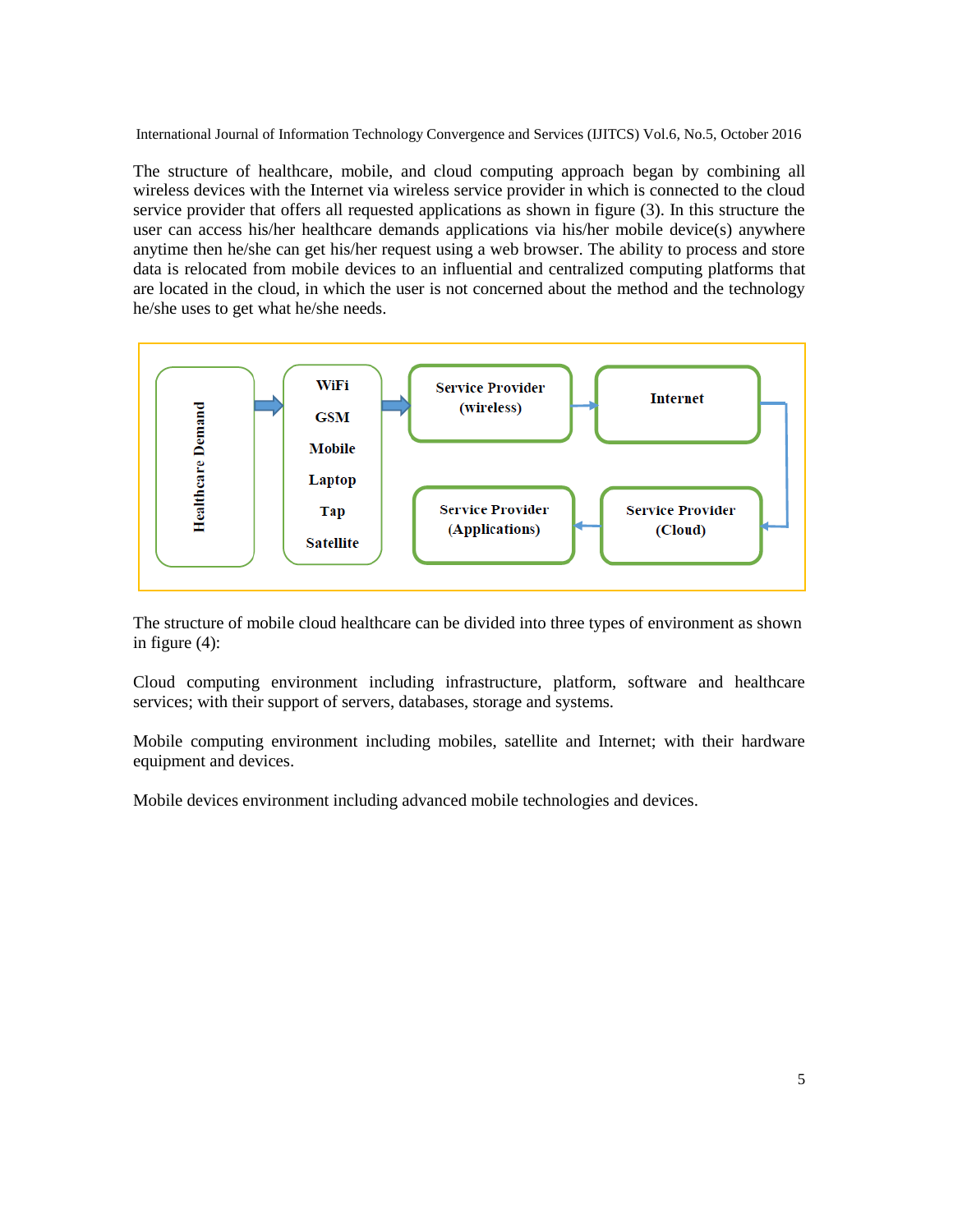

Figure (4) Mobile cloud healthcare structure.

## **5. CONCLUSIONS**

Healthcare and patientcare are very important applications to be adapted via mobile cloud computing approach. The shifting from traditional healthcare model to consumer driven healthcare model is a very important aspect in this approach in which is moving forward to establish a direct private connection to the consumer patient model. This approach achieves a respectable performance of healthcare services anytime anywhere for both privacy and security of protecting confidential information of the consumer (patient). This issue opens a new future field of computing that lacks resources, including flexible architecture, adapted protocols, real time processing, huge storage, online services, privacy and security.

#### **ACKNOWLEDGEMENT**

The authors are grateful to the Applied Science Private University, Amman, Jordan, for the full financial support granted to this research.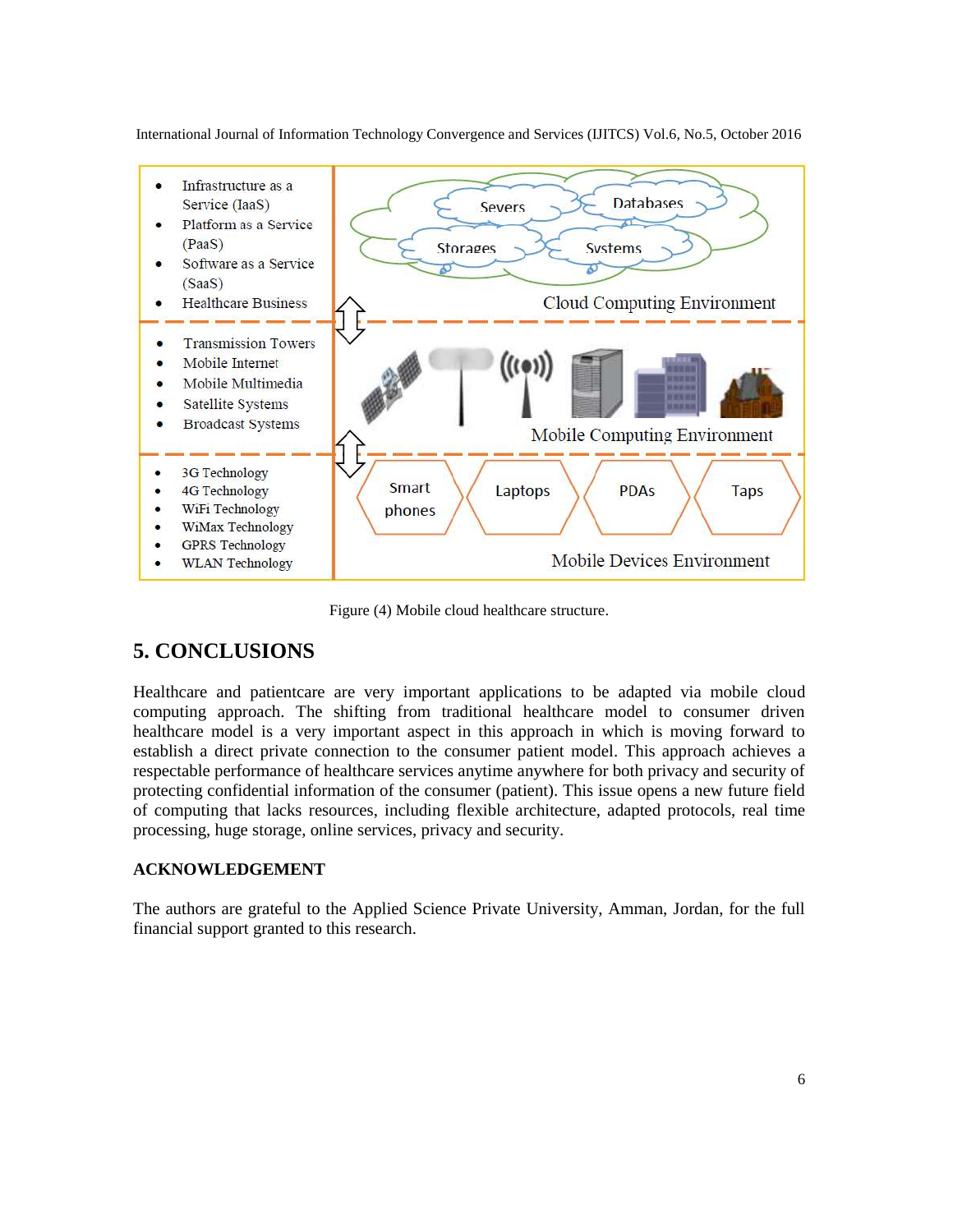#### **REFERENCES**

- [1] R. Buyya, C. S. Yeo, S. Venugopal, J. Broberg, and I. Brandic, "Cloud computing and emerging IT platforms: Vision, hype, and reality for delivering computing as the 5th utility," Journal on Future Generation Computer Systems, vol. 25, no.6, Pages 599-616, 2009.
- [2] R. Buyya, C. Yeo and S. Venugopal, "Market-oriented cloud computing: Vision, hype, and reality for delivering IT services as computing utilities," in10th IEEE International Conference on High Performance Computing and Communications, (HPCC '08), Pages 5–13, 2008.
- [3] Muzhir Shaban Al-Ani, "The Road Map Revolution of Next Generation Mobile Commerce", International Journal of Business and ICT, Volume 1 Number 1-2, March-June 2015.
- [4] Han Qi, Abdullah Gani, "Research on Mobile Cloud Computing: Review,Trend and Perspectives" in Proceedings of the Second International Conference on Digital Information and Communication Technology and its Applications (DICTAP), IEEE, Pages 195-202, 2012.
- [5] Sean Marston, Zhi Li, Subhajyoti Bandyopadhyay, Juheng Zhang, Anand Ghalsasi, "Cloud Computing – The business perspective", Decision Support Systems, Volume 51, Issue 1, Pages 176-189, 2011.
- [6] B. Chun, S. Ihm, P. Maniatis, M. Naik, and A. Patti, "Clonecloud: Elastic execution between mobile device and cloud," in Proceedings of the sixth conference on Computer systems. ACM, Pages: 301– 314, 2011.
- [7] Lei Yang, Jiannong Cao, Shaojie Tang, Tao Li, Alvin T.S. Chan, "A Framework for Partitioning and Execution of Data Stream Applications in Mobile Cloud Computing," in 5th International Conference on Cloud Computing (CLOUD), IEEE, Pages: 794-802, 2012.
- [8] Muzhir Shaban Al- Ani & Mohammed Salah Ibrahim, "Efficient Virtual Universities via Cloud Computing Environment", Journal of Emerging Trends in Computing and Information Sciences, Vol. 3, No.11 Nov, 2012.
- [9] Hoang T. Dinh, Chonho Lee, Dusit Niyato and Ping Wang, A survey of mobile cloud computing: Architecture, applications, and approaches, wireless communications and mobile computing, Wireless Communications and Mobile Computing, 13 (2013), 1587- 1611.
- [10] S. Abolfazli, Z. Sanaei, E. Ahmed, A. Gani and R. Buyya, Cloud-based augmentation for mobile devices: Motivation, taxonomies, and open issues, IEEE Communications Surveys and Tutorials 2014, 16 (2014), 337-368.
- [11] Muzhir Shaban Al-Ani and Ghazi Ibrahem Raho, "Flying Virtual Cloud Computing Integrated System", (FVCIS) International Journal of Computer Trends and Technology (IJCTT), (IF=1.517), volume 30 Number 1 – December 2015
- [12] L. F. Bittencourt, E. R. M. Madeira and N. L. S. D. Fonseca, Scheduling in hybrid clouds, IEEE Communications Magazine, 50 (2012), 42-47.
- [13] L. F. Bittencourt, HCOC: A cost optimization algorithm for workflow scheduling in hybrid clouds, Journal of Internet Services & Applications, 2 (2011), 207-227.
- [14] U. Varshney, "Pervasive Healthcare", IEEE Computer Magazine vol. 36, no. 12, 2003, pp. 138-140
- [15] Glickman SW, Baggett KA, Krubert CG, Peterson ED. Promoting quality: The healthcare organization from a management perspective. Int J Qual Health Care. 2007.
- [16] Aghamollaei T, Zare SH, Bodat A. Patients perception and expectation about healthcare services in Bandarabas healthcare centres. Journal of Hormozgan University of Medical Sciences. 2007;11:173– 8.
- [17] Muzhir Shaban Al-Ani, Raed I. Hamed & Khattab M. Ali Alheeti, "The Mechanism of Monitoring and Tracking of Healthcare Systems", J. of university of Anbar for pure science : Vol.6:No.2 : 2012, Pages: 90-94.
- [18] Pragya Gupta and Sudha Gupta, "Mobile Cloud Computing: The Future of Cloud", International Journal of Advanced Research in Electrical, Electronics and Instrumentation Engineering, Vol. 1, Issue 3, September 2012.